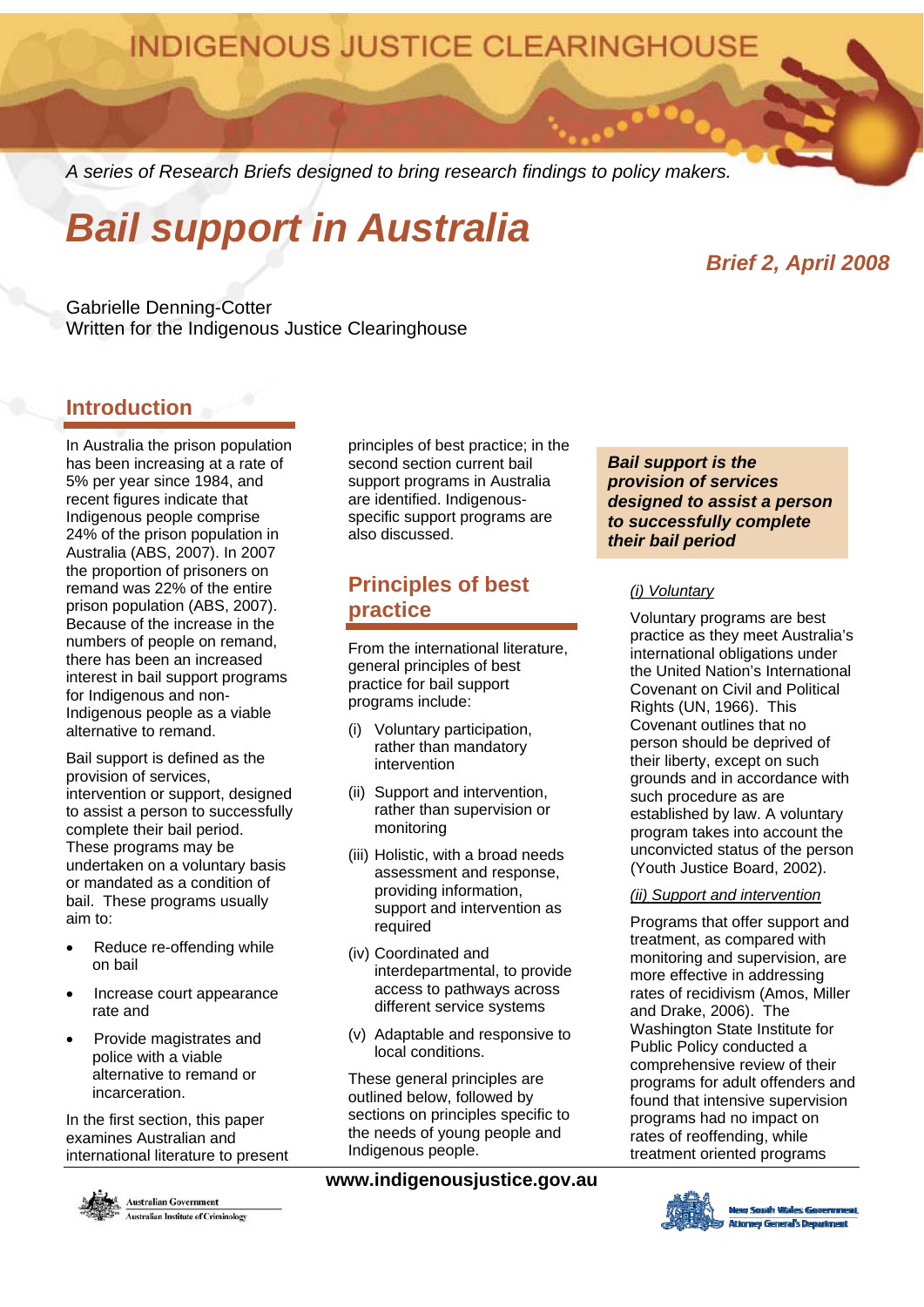reduced recidivism by almost 22% (Amos, Miller and Drake, 2006). Similarly, several evaluations of bail support programs in the UK have indicated that bail support has a significant impact on reducing recidivism while defendants are on bail (Pritchard and Cox, 1996; WMPS, 1997).

## *Treatment oriented services can reduce recidivism by up to 22%…*

## *(iii) Holistic*

Programs that view the participants' needs holistically and provide a broad range of interventions and support are effective in reducing rates of recidivism (MacKenzie, 2002). Similarly, research into stages of change for a person suggests that implementing support programs at the point of bail is the optimal time for effective intervention (Kubiak *et al,* 2006).

## *(iv) Coordinated*

Bail support programs that offer a coordinated, inter-agency service provide the participant with a pathway to navigate through complex systems and access a range of services as required (Allen, 2001).

## *(v) Adaptable*

In contrast to other jurisdictions such as the UK, Australia's vast distances create a challenge when developing bail support programs. To be effective, bail support programs need to adapt to the specific context in which the program is run and take into account the needs of the local community (Victorian Law Reform Commission, 2007).

## **Best practice and young people**

Australia's international obligations regarding young people and custody are outlined in the United Nations' Convention on the Rights of the Child (UN, 1989). This Convention recognises the importance of diverting young offenders from the formal processes of the criminal justice system.

The Convention outlines best practice principles for diversionary programs for young people. These include:

- Best interests of the child as the primary consideration
- Programs that aim to reduce further conflict between the young person and the law
- Wide range availability of diversionary options at all stages of the criminal justice process
- Incorporate young person's consent to participation without coercion
- Programs which are developed in consultation with young people
- Age appropriate and provides for conditions which allow young people to develop to their full human potential
- Desirability of promoting the child's reintegration and assuming a constructive role in society
- Reviews, accountability and monitoring to ensure programs are fair, humane, and effective (HREOC, 2001).

The Human Rights and Equal Opportunity Commission notes that diversionary programs aim to reduce the risk of trapping a young person in a pattern of offending (HREOC, 2001). This is consistent with the NSW Bureau of Crime Statistics and Research findings, which indicate that the younger the offender when he or she first has contact with the criminal justice

system, the higher the chances of reoffending and an adult life of crime (Vignaendra and Fitzgerald, 2006). Diversionary programs that provide intervention and support reduce that risk for the young person (Vignaendra and Fitzgerald, 2006).

International approaches to youth diversion also provide some guidelines for developing best practice bail support programs. The philosophy behind the Scottish model of juvenile justice is a focus on the 'needs not the deeds' of the young person (Buist, Asquith, 2002). This redefines the nature of the young person's engagement with the criminal justice system. This model assumes that the behaviour is the result of broad unmet social and welfare needs and provides programs to meet those needs.

# *Scottish programs for juveniles focus on the 'needs not the deeds…'*

The Youth Justice Board in the UK provides a model for remand management and reduction through a system of widespread diversion programs across England and Wales (Youth Justice Board, 2002). The Youth Justice Board outlines their guide to standards in bail supervision and support. Some of these standards include:

- Programs should be developed at the initial bail assessment point, and be individually tailored to the needs of the young person.
- Young people should have immediate access to programs and support services once they are released on bail. If there is to be an intensive support program, a timely start will improve the young person's retention in the program.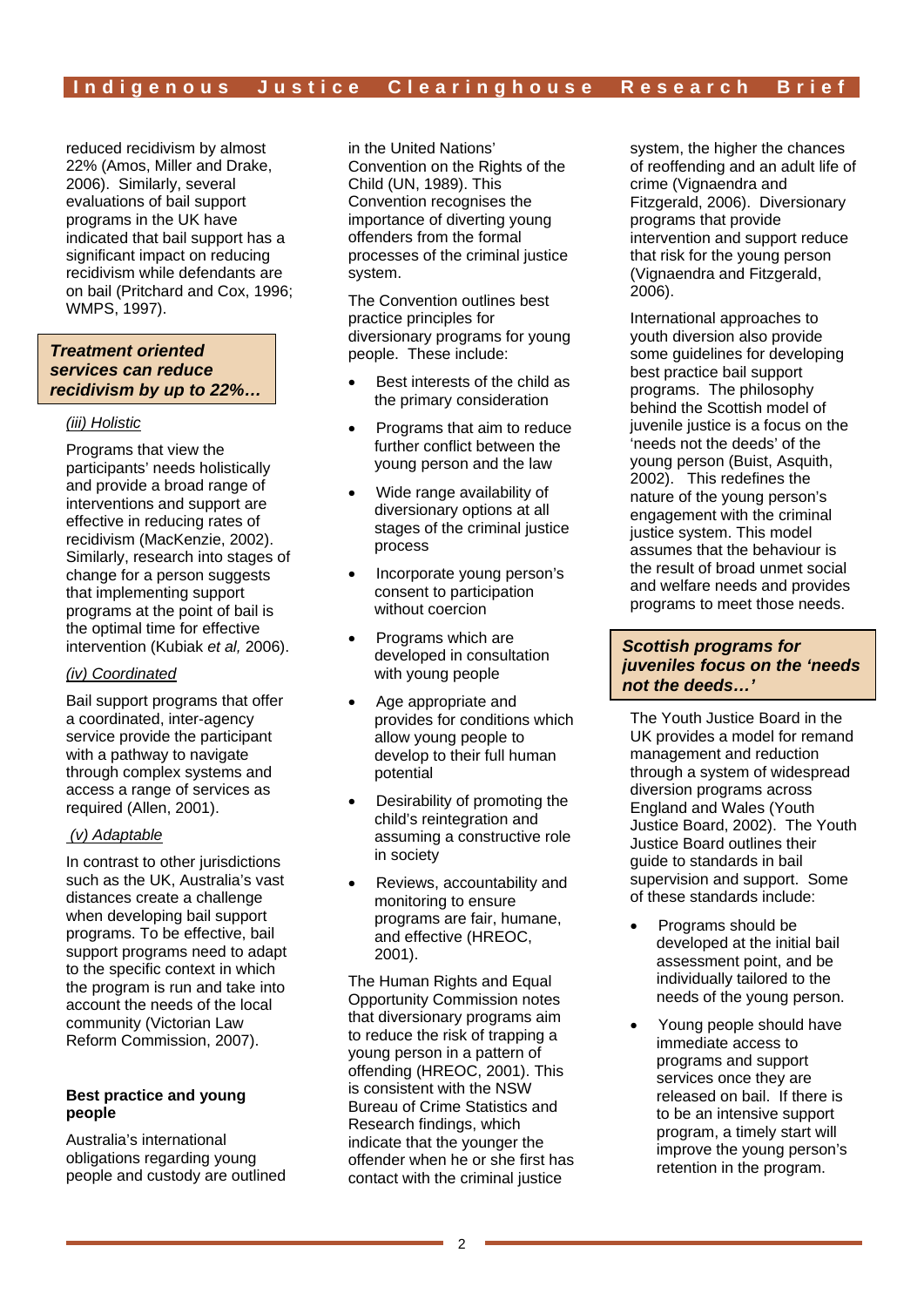- Programs should take a more holistic view of the young person and their needs, and interventions should be focused on promoting a more stable lifestyle.
- Family should be involved when possible.
- Programs should include court support to help the person to comply with their bail conditions. For example court reminder calls, accompanying the young person to court, organising transport when necessary and providing information and advice about the court and bail process (Youth Justice, 2002).

## **Best practice and Indigenous people**

Despite the fact that the Bringing Them Home report (1996) and the Royal Commission into Aboriginal Deaths in Custody (1991) made recommendations for increased diversionary options for Indigenous people, the overrepresentation of Indigenous people in custody persists. Research indicates that Indigenous young people are particularly vulnerable to becoming trapped in a cycle of contact with the criminal justice system (Chen *et al*, 2005). The remand population indicates that Indigenous people are still being diverted at a lower rate than non-Indigenous people (Polk, 2003).

Cunneen recommends the following best practice principles for Indigenous diversion programs:

- Adopt a holistic view of Indigenous health and wellbeing
- Have meaningful, not tokenistic involvement of Aboriginal people
- Involvement of family and the community
- Emphasise Indigenous heritage, culture and law
- Assist in establishing and strengthening relationships with Indigenous people who can become mentors and role models (Cunneen, 2001).

*Indigenous specific programs need to adopt a holistic view of Indigenous health and wellbeing* 

# **Current bail support programs in Australia**

Currently most States and Territories in Australia have introduced some form of bail support program. Based on interviews with key policy makers in each jurisdiction. Appendix 2 outlines the current bail support programs by jurisdiction and target group.

# **Support programs for adults**

The NSW Bureau of Crime Statistics and Research undertook a research study into the psychosocial needs of court defendants in NSW. This study found that social disadvantage was significant in the sample population and that support and interventionist programs should be implemented as crime preventative measures (Jones and Crawford, 2007). The significant impediments to adults meeting bail requirements include:

- Lack of easy to understand information about bail and bail conditions;
- Lack of support services to meet social needs, such as counselling, accommodation and treatment services; and

• Lack of support services to meet bail conditions, such as court reminders, transport.

Adult bail support programs that effectively address these difficulties are scarce. There are however some recent initiatives that are currently being trialled.

The Court Referral and Evaluation for Drug Intervention and Treatment (CREDIT) in Victoria is a treatment program for defendants who have an identified drug dependency. In 2004 CREDIT was combined with the Bail Support Program and now provides a model of treatment and broader support services. These include facilitating access to accommodation, welfare, legal and other supports, all of which assist the defendant in meeting bail conditions.

In New South Wales there is currently a trial of two programs which aim to improve compliance with bail conditions. Firstly a small pocket booklet is provided to defendants, where a defendant's bail conditions can be written, allowing them to understand their requirements and carry their bail conditions easily in their pocket. Further at Moree Local Court, the Aboriginal Client Service Specialist has been collecting mobile phone numbers from Aboriginal defendants and sending them a text message reminder just prior to their court date. This has been implemented to answer the concern that people were failing to appear at court, simply because they forgot the court date. These programs address fundamental obstacles facing defendants meeting bail conditions in that they provide simple, easy to understand and accessible information regarding bail and conditions which is essential if people are to meet those conditions.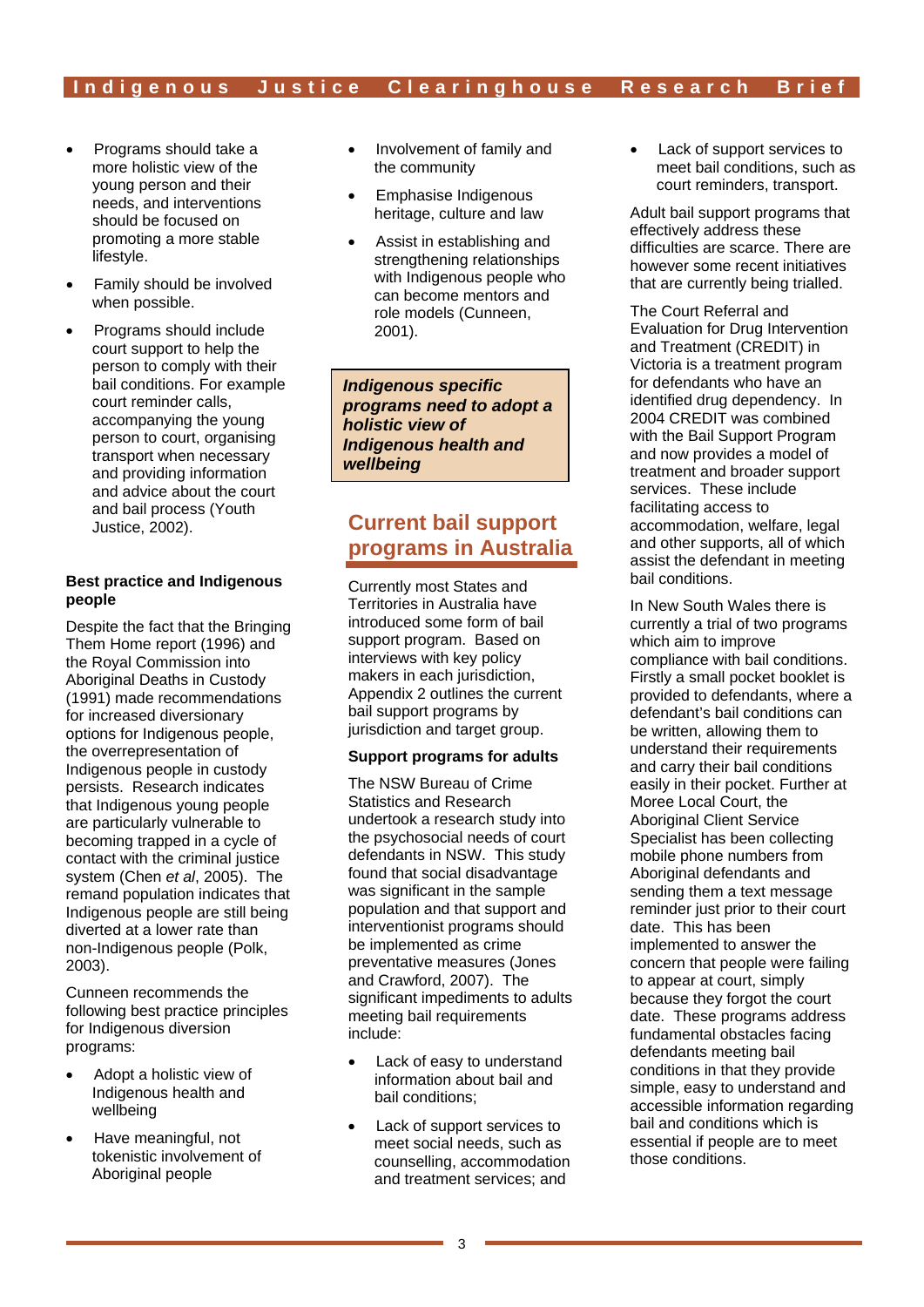Most jurisdictions have diversionary programs for people with alcohol and drug dependencies and for people with mental illness, referral to which may be set as a condition of bail. However, such programs cannot properly be regarded as bail support as the focus is not to assist the person in meeting their bail conditions, but rather to provide them with the opportunity for treatment. Referral into treatment programs are in operation in several states, as set out below.

- Court Referral and Evaluation for Drug Intervention and Treatment (CREDIT) in Victoria and NT CREDIT in Northern Territory;
- Magistrates Early Referral Into Treatment (MERIT) in New South Wales, and QMERIT in Queensland
- Court Assessment and Referral Drug Scheme (CARDS) in South Australia
- Court Mandated Diversion program in Tasmania.

Similarly the Rural Alcohol Diversion (RAD) pilot, operating in Orange and Bathurst in New South Wales, is another diversionary program offered in a rural setting, however it does not offer bail support. The Court Integrated Services Program (CISP) is a recent venture set up by the Department of Justice and Magistrate's Court of Victoria. The CISP links accused offenders to support services such as drug and alcohol treatment, disability services and mental health services. Operating within the CISP is the Aboriginal Liaison Program, which aims to increase the awareness amongst Indigenous accused of the various supports available to them.

Drug and alcohol diversionary programs are an area that has been identified as requiring improvement, however they are beyond the scope of this paper. For more information on this area see the report by Joudo (forthcoming); this report, among other issues highlights the remoteness of some Indigenous communities as being a major barrier in Indigenous offenders accessing support programs. The report also identifies the eligibility criteria for programs as being a further barrier for Indigenous participation. For an overview of evaluations of drug diversion programs in Australia see Wundersitz (2007); Crime Research Centre (2007).

#### *Deficiencies in support programs for adults*

The overarching gap in the provision of bail support programs for adults is the limited number of services available. While generalist support services, such as the Salvation Army and Lifeline, may be meeting some of the support needs of clients in metropolitan regions, there are limited numbers of these services available in rural and remote areas. Additionally, there is a lack of specifically tailored bail support programs in both the metropolitan and the rural and remote regions, resulting in a major shortfall for adults wishing to access such support.

Another issue of concern relates to the lack of program evaluations to determine the effectiveness of bail support programs currently available. It would be beneficial to establish a consistent evaluation framework that operates across programs in each jurisdiction.

## **Support programs for young people**

The most significant obstacles facing young people in regards to being granted bail and meeting bail conditions are:

- Access to appropriate accommodation
- Absence of a responsible adult/guardian
- Access to after hours support services, which take into account the times when young people are most likely to breach their bail conditions.

## *Young people have specific accommodation and support needs while on bail*

There are currently three bail support programs in Australia, in Victoria, Queensland and New South Wales, which aim to address these obstacles.

The Conditional Bail Support Program and Youth Bail Accommodation Support Service in Queensland addresses all these major obstacles facing young people on bail. The Conditional Bail Support Program provides an intensive support program for young people while they are on bail. The Youth Bail Accommodation Support Service targets young people who are homeless or at risk of homelessness, and provides referrals and financial support for the young person to secure appropriate accommodation. This program operates on a brokerage style funding model and has the flexibility to respond to individual needs and requirements. Both these programs have been evaluated and have demonstrated success in diverting a significant number of young people from remand (Venables and Rutledge, 2003). The Conditional Bail Support Program is delivered through 33 departmental offices across Queensland and the Youth Bail Accommodation Support Service is in operation from Gympie to Beenleigh. The Department of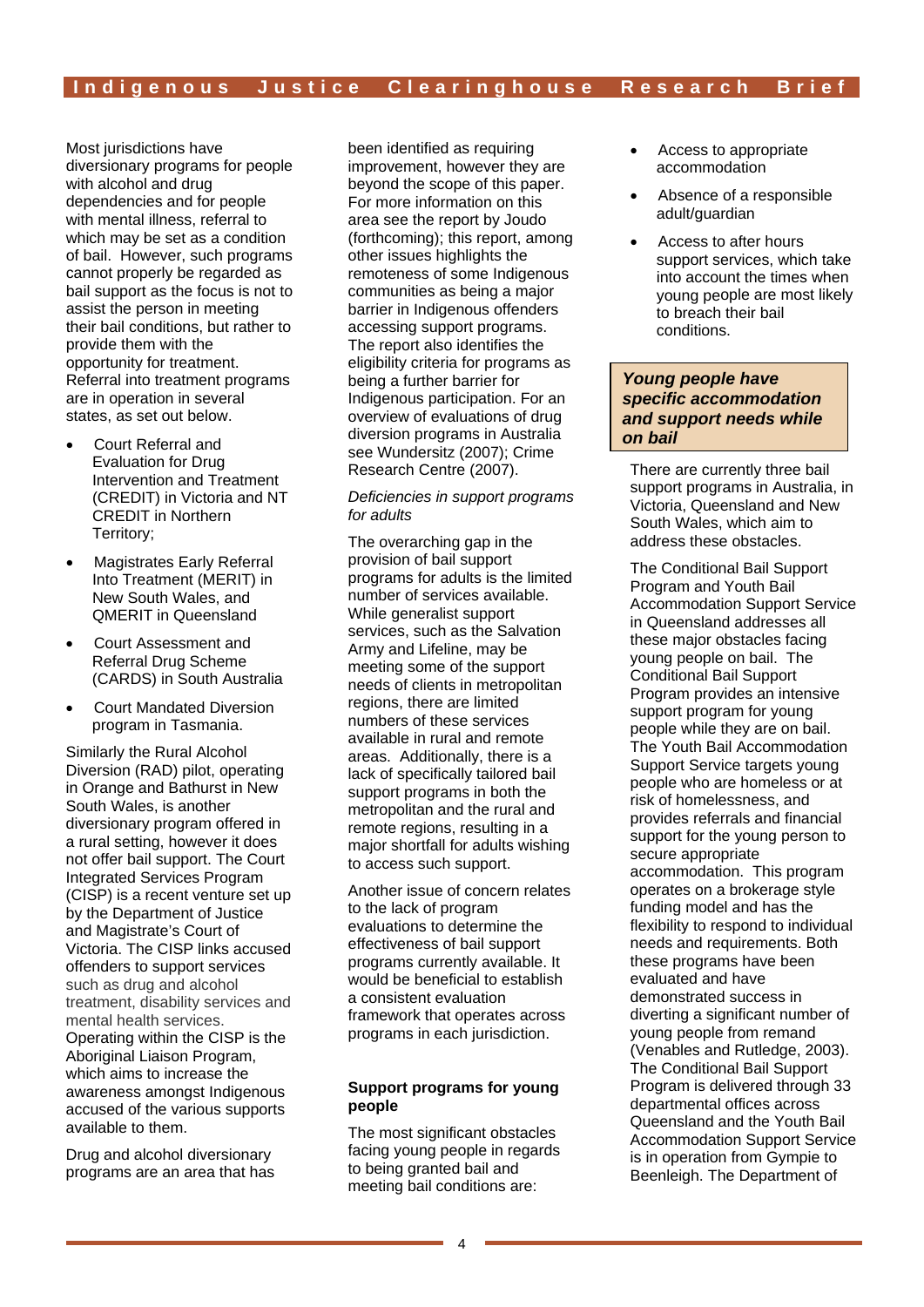Communities manages the areas outside this location.

The Central After Hours Assessment and Bail Placement Service in Victoria also addresses the needs of young people by providing after hours bail assessments. While the service does not have funding to provide accommodation, the bail support officer works with the young person to negotiate with family or friends to find suitable accommodation. This program operates in the metropolitan regions around Victoria and provides an over the phone assessment service for young people arrested in rural and remote areas.

The Intensive Bail Support Program has recently been implemented in New South Wales and will potentially address many of the obstacles facing young people in relation to bail. This program targets young offenders 10 to 14 years of age and Indigenous young people. Similar to the Queensland model, it also operates on brokerage style funding and provides intensive support for the young person while on bail. This program is in its initial stages of implementation and as such its effectiveness is yet to be determined.

Although there are other bail support programs, they do not effectively address all the key obstacles associated with young people and bail. The Supervised Bail Program in Western Australia responds to the need for a responsible adult and guardian by providing a bail coordinator for a young person who has no responsible adult guardian. Similarly, the Bail Options Project in Tasmania refers young people who are homeless to accommodation and other support services.

*Deficiencies in support programs for young people* 

The overall aim of young persons' bail programs is to reduce the large numbers of young people on remand and while they provide a good starting point, there remain significant gaps in the services. Deficiencies are apparent in both the geographical location of services, as well as the level of support that is available. There is not a sufficiently widespread coverage of services across states and territories and the long distances required to access appropriate services disadvantages young people in rural and remote communities.

Bail requirements are more complex for young people so bail support services need to provide greater support to meet those requirements. Some services assist the young person in accessing bail, but provide little or no support for them to meet their conditions while they are on bail. There are also limited numbers of Indigenous specific programs for young people.

The most significant deficiency in bail support programs for young people throughout all states and territories is the lack of available and appropriate accommodation for young people. This is the single most significant factor associated with young people being remanded in custody (Appendix 1). Another factor is the absence of an appropriate adult guardian to provide supervision and support for the young person to meet their bail requirements. Bail support programs also need to take into account the time of day and week that young people are most likely to offend and tailor services to meet this need. Taking these issues into account may help address the juvenile remand population.

#### **Support programs and Indigenous people**

An overview of the current bail support programs found only two Indigenous specific programs; one in Queensland for adults with alcohol dependencies and one in Victoria for Indigenous young people.

## *A pilot Queensland program aims to provide culturally relevant support to Indigenous Communities…*

The Queensland Indigenous Alcohol Diversion Program is a three year pilot program, operating in Cairns, Townsville and Rockhampton. Each pilot site also covers outreach to an Indigenous community, and therefore also includes the areas of Palm Island, Yarrabah and Woorabinda. This program is Indigenous specific and provides intensive intervention and support for its participants. One of the features is the program's locality near to Indigenous communities which means that participants can continue to reside in their communities while undertaking the program. Other significant features of this program are that it aims to break the alcohol-crime cycle for Indigenous people, focuses on providing holistic health outcomes and aims to increase the participants' quality of life.

The Koori Youth Bail Intensive Supervision Support program in Victoria specifically targets the overrepresentation of Indigenous young people on remand, by providing intensive support for Indigenous young people and their family. This is the only Indigenous specific and culturally appropriate service for Indigenous young people on bail. It is in operation in three regions in Victoria.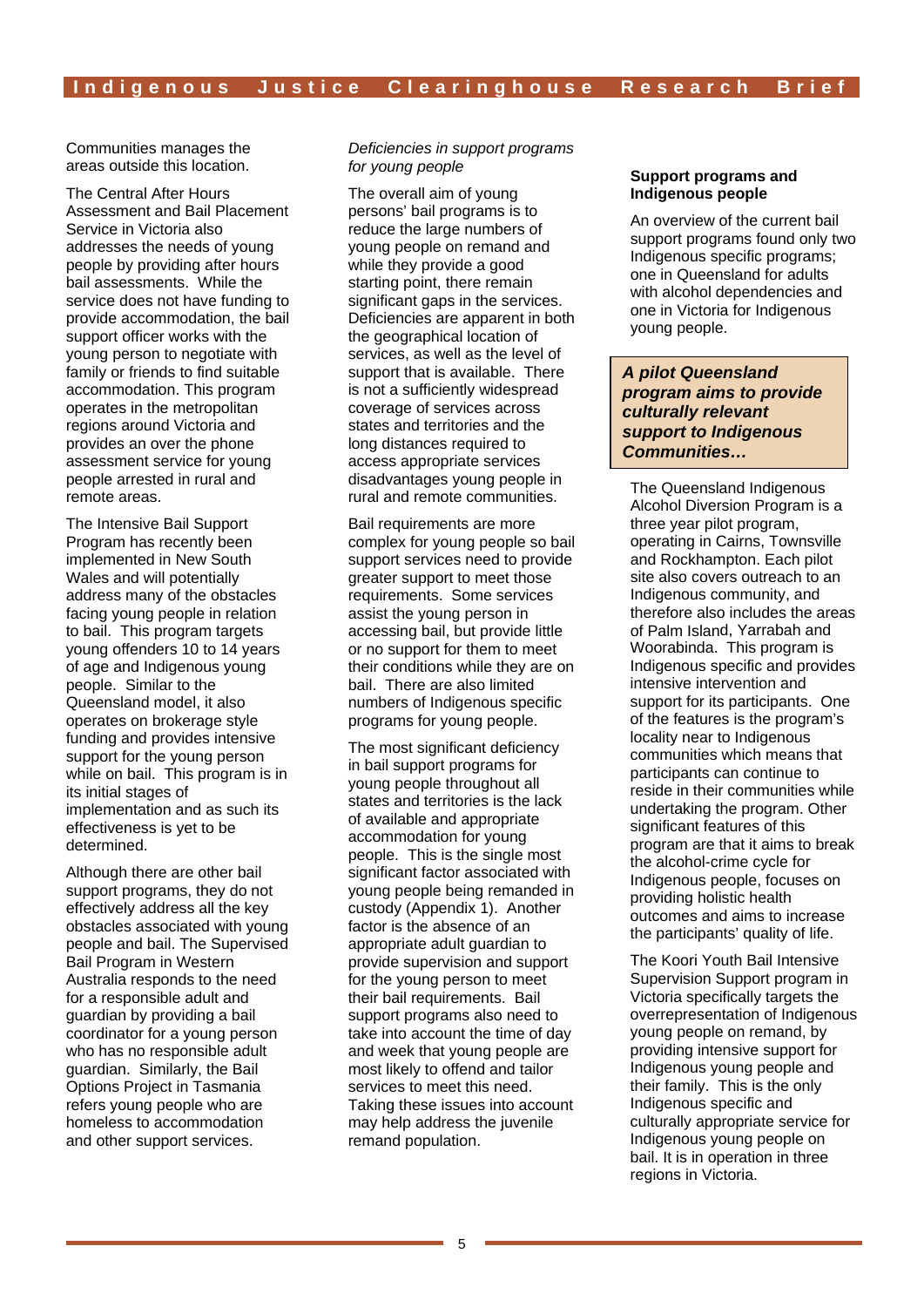## *Deficiencies in support programs for Indigenous people*

There is a lack of Indigenous specific programs in all states and territories with Indigenous people being referred to non-Indigenous specific programs. In addition the Indigenous programs available have not been adequately evaluated. As retention rates of Indigenous people in these programs are less than non-Indigenous people, these programs may well not be effective in meeting the specific cultural needs of Indigenous people. Indigenous people are also less likely than non-Indigenous people to be diverted into programs due to lack of stable accommodation and/or supports in their community. As the programs available to Indigenous people do not address these issues, a viable option for diversion is not provided.

# **Conclusions**

International research has indicated that treatment oriented bail support programs can have a substantial impact on recidivism. Best practice principles which have been outlined in this paper include the need for programs to be voluntary, supportive, holistic, coordinated and adaptable to Australian conditions. This paper has also acknowledged the challenge of developing bail support programs which respond to the local needs of rural and remote communities.

Additionally this paper highlights the specific requirements of young people and Indigenous people and make recommendations for these needs to be addressed in the development of bail support programs.

Although there are some promising initiatives in many jurisdictions, challenges include the need to provide services which meet the bail support needs of the majority of defendants.

A lack of program evaluations, particularly in relation to Indigenous programs, makes it difficult to reach any conclusions on effectiveness of bail support programs. Evaluation of new initiatives will indicate if several of the current pilot programs are effective in the Australian context, and will help to develop new best practice principles for bail support.

# **References**

Allen, R. (2001). 'Youth Justice Board initiatives in reducing offending' in *UNAFEI Annual Report for 2000 and Resource Material Series no. 59.* Tokyo: UNAFEI, 2002, pp. 144-163. http://www.unafei.or.jp/english/p df/PDF\_rms/no59/ch09b.pdf.

Amos, S., Miller, M. and Drake, E. (2006). *Evidence-Based Adult Corrections Programs: What Works and What Does Not.* Olympia: Washington State Institute for Public Policy. http://www.wsipp.wa.gov/pub.as p?docid=06-01-1201.

Australian Bureau of Statistics (2007). *Prisoners in Australia, 2007*. Cat no. 4517.0. www.abs.gov.au/ausstats/abs@.  $nsf/mf/4517.0$ .

Buist, M. and Asquith, S. (2002). 'Juvenile crime and justice in Scotland' in N. Bala *et al* eds. *Juvenile Justice Systems: An International Comparison of Problems and Solutions*. Toronto: Thompson Eductaional Publishing, pp. 107-133.

Chen, S., Matruglio, T., Weatherburn, D. and Hua, J. (2005). 'The transition from juvenile to adult criminal careers' *Crime and Justice Bulletin.* No. 86.

http://www.bocsar.nsw.gov.au/la wlink/bocsar/ll\_bocsar.nsf/vwFile s/CJB86.pdf/\$file/CJB86.pdf.

Crime Research Centre (2007). *WA Diversion Program Evaluation: Final Report,* prepared for the Drug and Alcohol Office, Nedlands: University of Western Australia.

Cunneen, C. (2001*). Residential Alternative for Indigenous Offenders*. Paper presented at Best Practice Interventions in Corrections for Indigenous People Conference. Australian Institute of Criminology. 8-9 October 2001. http://www.aic.gov.au/conferenc es/indigenous2/cunneen.html.

Human Rights and Equal Opportunity Commission (2001). *Best Practice Principles for the Diversion of Juvenile Offenders*. http://www.hreoc.gov.au/Human \_RightS/briefs/brief\_5.html. Accessed on 10 September 2007.

Jones, C. and Crawford, S. (2007). 'The psychosocial needs of NSW court defendants' in *Crime and Justice Bulletin.*  No 108.

http://www.bocsar.nsw.gov.au/la wlink/bocsar/ll\_bocsar.nsf/vwFile s/CJB108.pdf/\$file/CJB108.pdf.

Joudo, J. (forthcoming). *Responding to Substance Abuse and Offending in Indigenous Communities: Review of Diversion Programs*. Research and Public Policy Series. Canberra: Australian Institute of Criminology.

Kubiak, S. *et al* (2006). 'Treatment at the front end of the criminal justice continuum: the association between arrest and admission into specialty substance abuse treatment*' in Substance Abuse Treatment, Prevention, and Policy*. Vol 1, no 20.

http://www.substanceabusepolic y.com/content/1/1/20.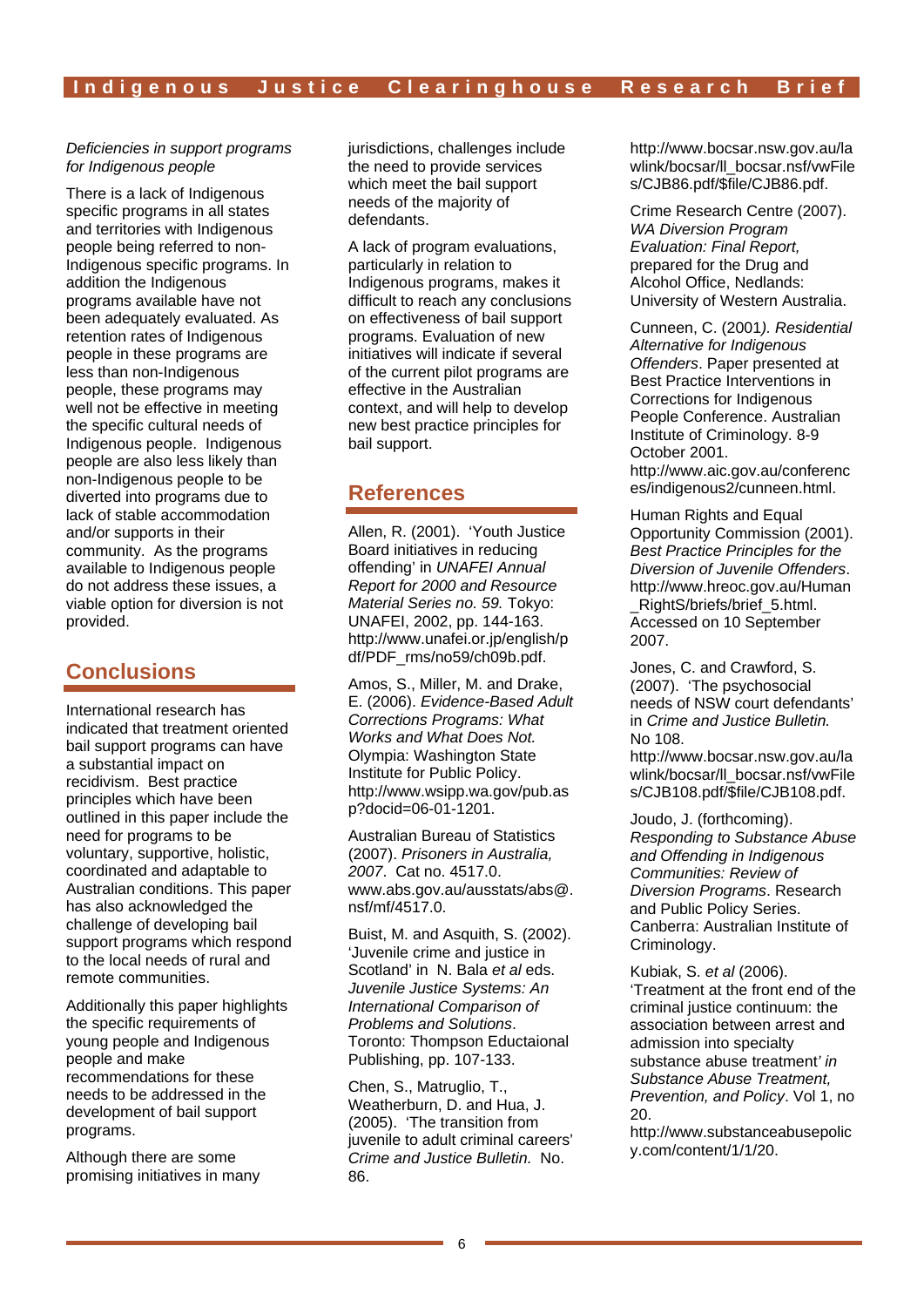# Indigenous Justice Clearinghouse Research Brief

MacKenzie, D. L. (2002). 'Reducing the criminal activities of known offenders and delinquents: crime prevention in the courts and corrections' in *Evidence-Based Crime Prevention*, L. W. Sherman, D. P. Farrington, B.C. Welsh and D. L. MacKenzie (eds.), Routledge, London pp. 334-421.

Polk, K. (2003). *Juvenile Diversion in Australia: A National Review*. Paper presented at 'Juvenile Justice: From Lessons of the Past to a Road Map for the Future Conference'. Australian Institute of Criminology. 1-2 December 2003. http://www.aic.gov.au/conferenc

es/2003-juvenile/polk.html.

Pritchard, C. and Cox, M. (1996) *A Two-year Evaluation of Bail Support Schemes Contributing to the Reduction of Crime and Enhancement of the Community*. Dorchester: Dorset Probation Service.

United Nations (1966). *International Covenant on Civil* 

*and Political Rights*. http://www.ohchr.org/english/ law/ccpr.htm.

United Nations (1989). *Convention on the Rights of the Child*. http://www2.ohchr.org/english/la w/crc.htm.

Venables, P. and Rutledge, R. (2003). *The conditional bail program: early intervention without net widening*. Paper presented at 'Juvenile Justice: From Lessons of the Past to a Road Map for the Future Conference'. Australian Institute of Criminology. 1-2 December 2003. http://www.aic.gov.au/conferenc

es/2003-juvenile/venables.html.

Victorian Law Reform Commission (2007). *Review of the Bail Act: Final Report.*  Melbourne: Victorian Law Reform Commission. http://www.lawreform.vic.gov.au/ CA256902000FE154/Lookup/Bai l/\$file/Web\_version\_Bail\_Report. pdf.

Vignaendra, S. and Fitzgerald, J. (2006). 'Reoffending among young people cautioned by police or who participated in a youth justice conference' in *Crime and Justice Bulletin.* No.  $103$ 

http://www.bocsar.nsw.gov.au/la wlink/bocsar/ll\_bocsar.nsf/vwFile s/CJB103.pdf/\$file/CJB103.pdf

West Midlands Probation Service (1997). *Bail Support Annual Report.* Birmingham: West Midlands Probation Service.

Wundersitz, J. (2007). *Criminal Justice Responses to Drug and Drug-related Offending: Are They Working?* Technical and Background Paper No. 25. Canberra: Australian Institute of Criminology.

Youth Justice Board (2002). *Remand Management: Key Elements of Effective Practice*. London: Youth Justice Board. http://www.yjb.gov.uk/publication s/Resources/Downloads/Reman dMang-Source.pdf.

# **Appendix 1: Policy and project worker contacts interviewed**

Telephone and personal interviews with officers from the following agencies, August – September 2007

| <b>JURISDICTION</b> | <b>AGENCY</b>                                                         |  |
|---------------------|-----------------------------------------------------------------------|--|
| New South Wales     | Crime Prevention Division,                                            |  |
|                     | Attorney General's Department of NSW                                  |  |
|                     | Aboriginal Programs Unit, Attorney General's Department of NSW        |  |
|                     | Parramatta Children's Court                                           |  |
|                     | Rural Alcohol Diversion Program (RAD)                                 |  |
|                     | Magistrates' Early Referral Into Treatment Program (MERIT)            |  |
| Victoria            | <b>Central After Hours Assessment and Bail Placement Service</b>      |  |
|                     | Koori Intensive Bail Support Program                                  |  |
| Queensland          | Youth Bail Accommodation Support Service                              |  |
|                     | Strategic Policy Division, Department of Justice and Attorney-General |  |
| Commonwealth        | Criminal Law Branch, Attorney-General's Department                    |  |
| Tasmania            | Bail Options Project, Anglicare Tasmania                              |  |
| Western Australia   | Supervised Bail Program, Department of Corrective Services            |  |